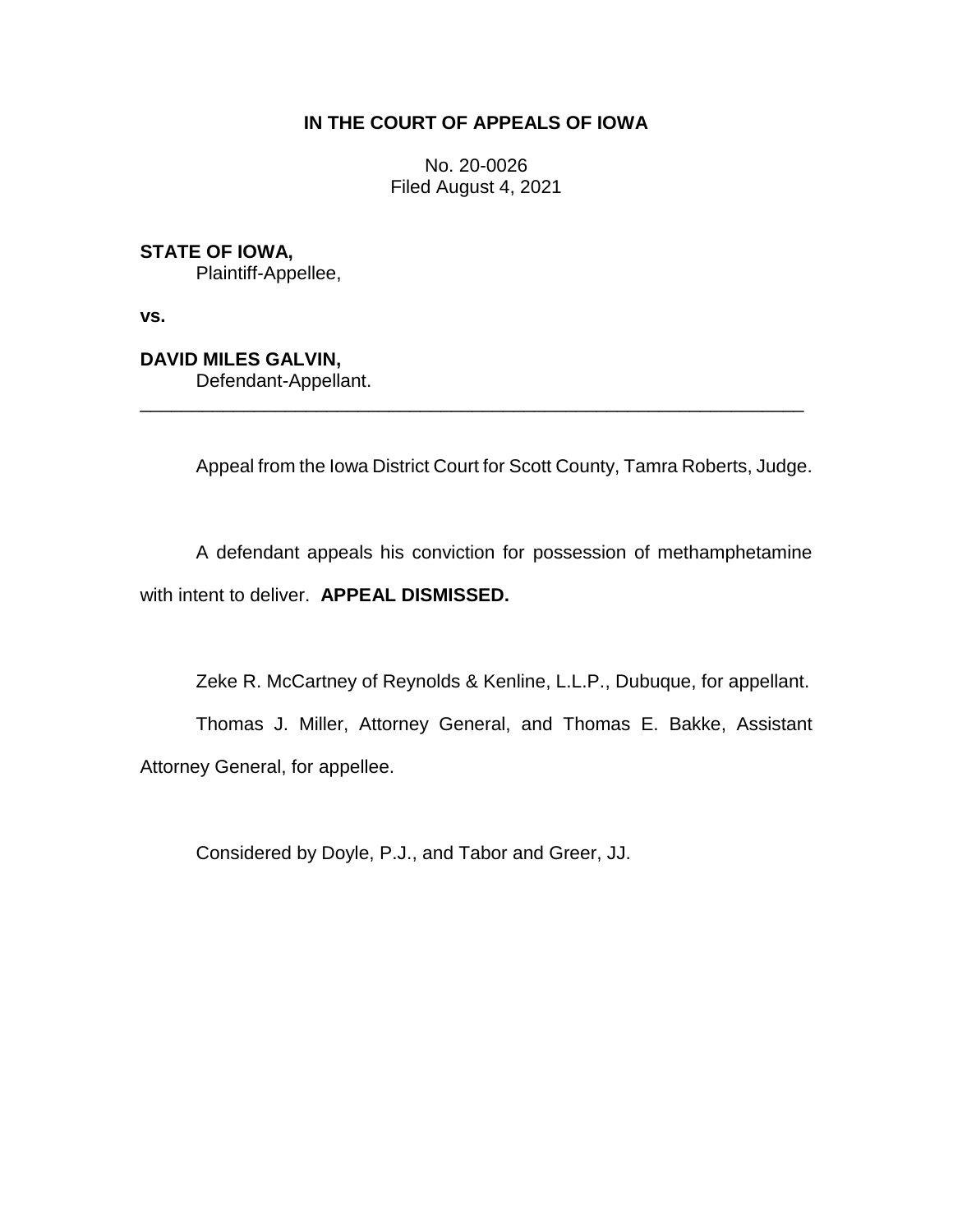**TABOR, Judge.**

David Galvin appeals his conviction following a guilty plea to possession of methamphetamine with intent to deliver. He contends the plea colloquy was defective because the district court failed to inquire into the terms of the plea agreement. We cannot reach his contention.

Galvin and the State filed a memorandum of plea agreement. As to sentencing, the memorandum states "The State will recommend supervised probation, with the sentences to be run concurrent with each other. [Galvin] will obtain a substance-abuse evaluation and follow through with any recommended treatment." The agreement also set out "special conditions," including this one: "[Galvin] understands that upon entry of a deferred judgment pursuant to section 907.3, [he] shall be assessed a civil penalty . . . ." In that sentence, the words "deferred judgment" were underlined in blue ink. A few lines below, Galvin and his counsel signed in blue ink, while the prosecutor signed in black ink. This, according to Galvin, "indicated it was [his] intention to request a deferred judgment."

At the plea hearing, the district court recited the State's sentencing recommendation and the substance-abuse condition from the memorandum. The court then asked Galvin if that was his understanding of the plea agreement. Galvin said yes. The court also asked counsel if the defense requested "a deferred docket search." Counsel said yes. The court accepted the plea and ordered a presentence investigation (PSI) report.

Before sentencing, the court filed an order showing it received the PSI. The court noted that Galvin and his counsel also received the PSI and that "they know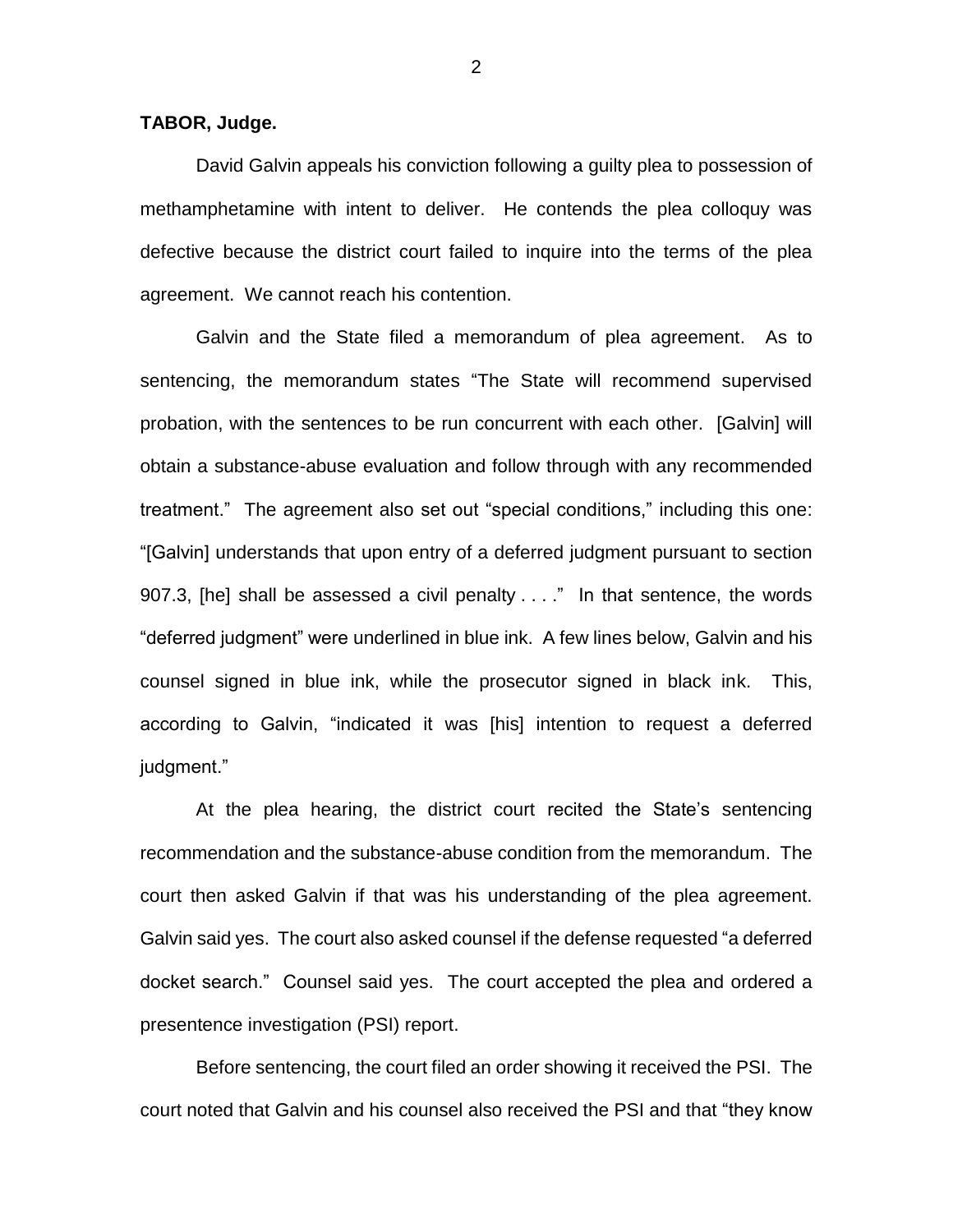of no reason that sentence should not be imposed." At the sentencing hearing, counsel agreed Galvin had a chance to review the PSI and had no additions or corrections. The first page of the PSI reflected: "[Galvin] appears ineligible to receive a deferred judgment due to his felony conviction . . . . He is also ineligible due to the controlled substance in this case being methamphetamine." When asked for the defense recommendation, counsel said, "We concur with the State and the PSI preparer in this matter" and "ask the court to consider suspending the sentence." The court sentenced Galvin to a ten-year suspended sentence and three years of probation. Galvin now appeals.

Galvin contends the court erred in failing to ask about the terms of the plea agreement as required by Iowa Rule of Criminal Procedure 2.8(2)(c). Galvin asserts that he intended to request a deferred judgment. But the PSI preparer determined that Galvin was ineligible for a deferred judgment. Because the court made no inquiry, it never informed Galvin that a deferred judgment was off the table. Galvin argues his plea was thus unknowing and involuntary.

The State insists we cannot consider that argument because of recently enacted statutory provisions. Iowa Code sections 814.6 and 814.7 (2020) limit Galvin's ability to appeal as a matter of right following his guilty plea and require any claims of ineffective assistance of counsel be decided in postconviction-relief proceedings rather than on direct appeal. *See State v. Treptow*, 960 N.W.2d 98, 102 (Iowa 2021). Section 814.6 does not permit an appeal following a guilty plea, other than a class "A" felony, without "good cause." *State v. Damme*, 944 N.W.2d 98, 103–04 (Iowa 2020) (placing burden of establishing good cause on defendant).

3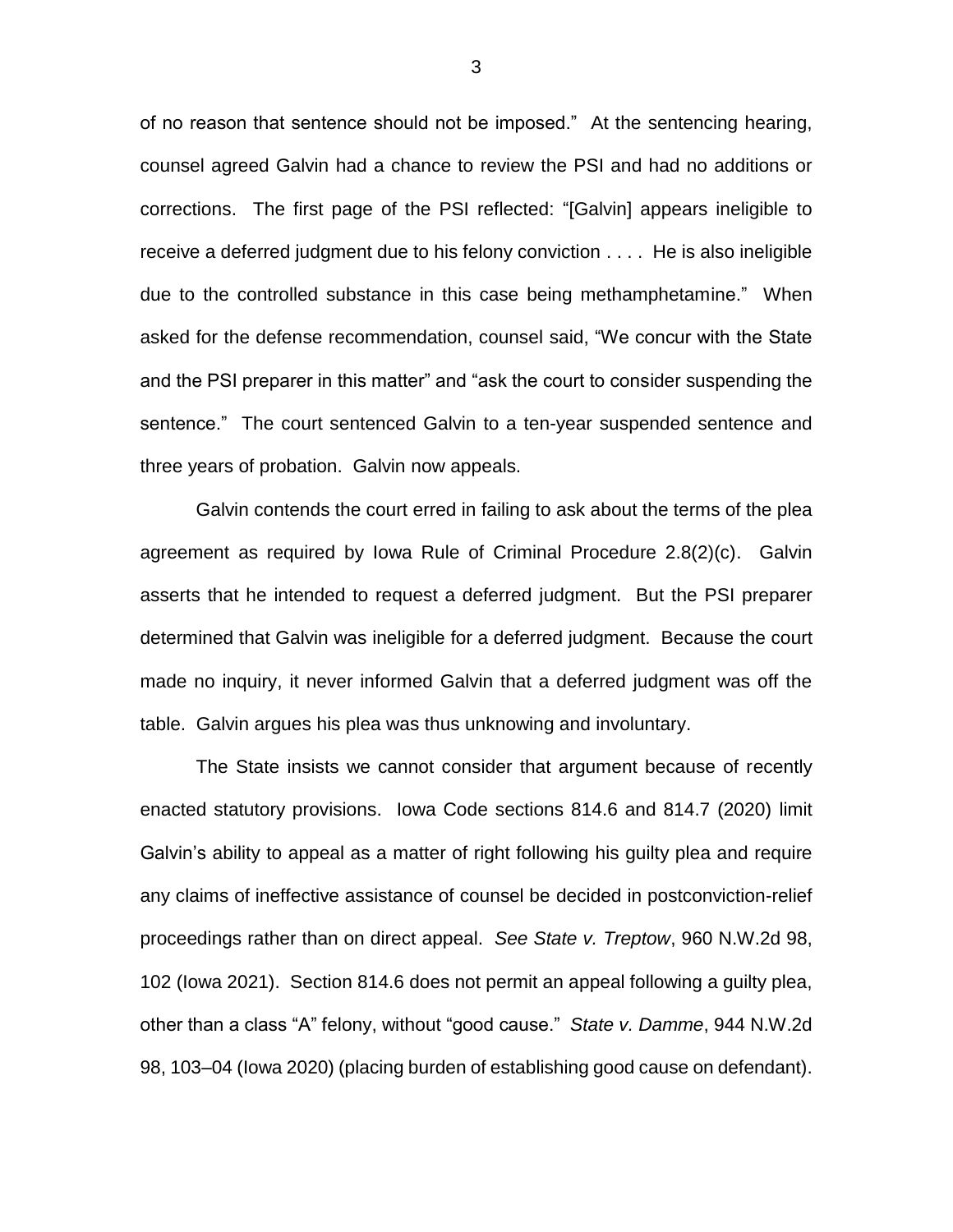Good cause means "a legally sufficient reason." *Id.* at 105. For example, allegations of sentencing error constitute good cause. *State v. Boldon*, 954 N.W.2d 62, 69 (Iowa 2021) (reiterating "[a] sentencing error invariably arises after the court has accepted the guilty plea. This timing provides a legally sufficient reason to appeal notwithstanding the guilty plea." (alteration in original) (quoting *Damme*, 944 N.W.2d at 105)); *see also State v. Thompson*, 951 N.W.2d 1, 2 (Iowa 2020) (extending *Damme* ruling to appeals from orders revoking deferred judgments). Because Galvin challenges the plea proceeding, and not his sentence, he must offer another "legally sufficient reason" for us to consider his claim.

Galvin argues good cause exists because the court did not comply with the rules of criminal procedure at the plea proceeding and, thus, his plea was unknowing and involuntary. The parties submitted briefs before the supreme court decided *State v. Tucker*, 959 N.W.2d 140 (Iowa 2021). Tucker invited the court to "expand the concept of good cause and hold that a claim that a plea is not intelligently or voluntarily made constitutes good cause to appeal as a matter of right." *Tucker*, 959 N.W.2d at 153. The supreme court held Tucker lacked a "legally sufficient reason" to challenge the guilty plea because it could not "provide relief on direct appeal." *Id.* The court reasoned: "His failure to file a motion in arrest of judgment precludes appellate relief." *Id.* (citing Iowa R. Crim. P. 2.24(3)(a) ("A defendant's failure to challenge the adequacy of a guilty plea proceeding by motion in arrest of judgment shall preclude the defendant's right to assert such challenge on appeal.")). Galvin admits that he failed to file a motion in arrest of judgment, which precludes our consideration of his claim.